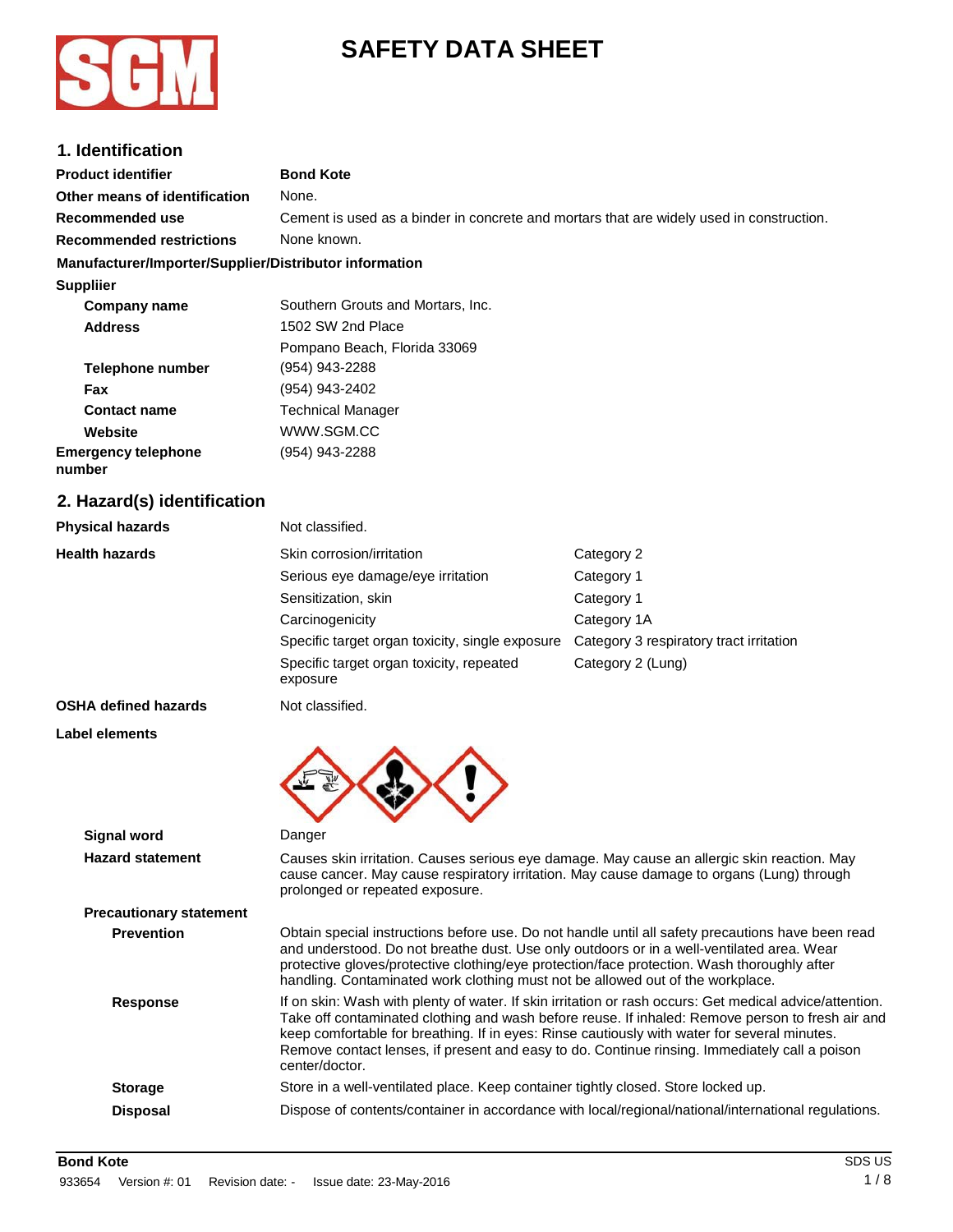**Supplemental information** Product becomes alkaline when exposed to moisture.

# **3. Composition/information on ingredients**

#### **Mixtures**

| <b>Chemical name</b>                                                         |                                                                                                                                                                                                                                                                                                                                                                                                                                             | <b>CAS number</b> | %     |
|------------------------------------------------------------------------------|---------------------------------------------------------------------------------------------------------------------------------------------------------------------------------------------------------------------------------------------------------------------------------------------------------------------------------------------------------------------------------------------------------------------------------------------|-------------------|-------|
| Quartz                                                                       |                                                                                                                                                                                                                                                                                                                                                                                                                                             | 14808-60-7        | 30-75 |
| <b>Portland Cement</b>                                                       |                                                                                                                                                                                                                                                                                                                                                                                                                                             | 65997-15-1        | 15-40 |
| <b>Composition comments</b>                                                  | All concentrations are in percent by weight unless ingredient is a gas. Gas concentrations are in<br>percent by volume.                                                                                                                                                                                                                                                                                                                     |                   |       |
| 4. First-aid measures                                                        |                                                                                                                                                                                                                                                                                                                                                                                                                                             |                   |       |
| <b>Inhalation</b>                                                            | Inhalation of wet product not foreseeable route of exposure. If dust from the material is inhaled,<br>remove the affected person immediately to fresh air. Call a POISON CENTER or doctor/physician<br>if you feel unwell.                                                                                                                                                                                                                  |                   |       |
| <b>Skin contact</b>                                                          | Remove contaminated clothing immediately and wash skin with soap and water. In case of<br>eczema or other skin disorders: Seek medical attention and take along these instructions. Wash<br>contaminated clothing before reuse.                                                                                                                                                                                                             |                   |       |
| Eye contact                                                                  | Do not rub eyes. Immediately flush eyes with plenty of water for at least 15 minutes. Remove<br>contact lenses, if present and easy to do. Continue rinsing. Get medical attention immediately.                                                                                                                                                                                                                                             |                   |       |
| Ingestion                                                                    | Never give anything by mouth to a victim who is unconscious or is having convulsions. DO NOT<br>INDUCE VOMITING. Rinse mouth thoroughly with water and give large amounts of water, if person<br>is conscious. Get medical attention.                                                                                                                                                                                                       |                   |       |
| <b>Most important</b><br>symptoms/effects, acute and<br>delayed              | Severe eye irritation. Symptoms may include stinging, tearing, redness, swelling, and blurred<br>vision. Permanent eye damage including blindness could result. Dusts may irritate the respiratory<br>tract, skin and eyes. Coughing. Discomfort in the chest. Shortness of breath. Skin irritation. May<br>cause redness and pain. May cause an allergic skin reaction. Dermatitis. Rash. Prolonged<br>exposure may cause chronic effects. |                   |       |
| Indication of immediate<br>medical attention and special<br>treatment needed | Provide general supportive measures and treat symptomatically. Keep victim under observation.<br>Symptoms may be delayed.                                                                                                                                                                                                                                                                                                                   |                   |       |
| <b>General information</b>                                                   | IF exposed or concerned: Get medical advice/attention. Ensure that medical personnel are aware<br>of the material(s) involved, and take precautions to protect themselves. Wash contaminated<br>clothing before reuse.                                                                                                                                                                                                                      |                   |       |
| 5. Fire-fighting measures                                                    |                                                                                                                                                                                                                                                                                                                                                                                                                                             |                   |       |
| Suitable extinguishing media                                                 | Water fog. Foam. Dry chemical powder. Carbon dioxide (CO2). Use fire-extinguishing media<br>appropriate for surrounding fire.                                                                                                                                                                                                                                                                                                               |                   |       |
| Unsuitable extinguishing<br>media                                            | None known.                                                                                                                                                                                                                                                                                                                                                                                                                                 |                   |       |
| Specific hazards arising from<br>the chemical                                | During fire, hazardous combustion products are released that may include: Carbon oxides (COx).                                                                                                                                                                                                                                                                                                                                              |                   |       |
| Special protective equipment<br>and precautions for firefighters             | Self-contained breathing apparatus and full protective clothing must be worn in case of fire.                                                                                                                                                                                                                                                                                                                                               |                   |       |
| <b>Fire fighting</b><br>equipment/instructions                               | Move containers from fire area if you can do so without risk.                                                                                                                                                                                                                                                                                                                                                                               |                   |       |
| <b>Specific methods</b><br><b>General fire hazards</b>                       | Use standard firefighting procedures and consider the hazards of other involved materials.<br>No unusual fire or explosion hazards noted.                                                                                                                                                                                                                                                                                                   |                   |       |
|                                                                              |                                                                                                                                                                                                                                                                                                                                                                                                                                             |                   |       |

## **6. Accidental release measures**

**Personal precautions, protective equipment and emergency procedures** Keep unnecessary personnel away. Wear appropriate protective equipment and clothing during clean-up. Avoid inhalation of dust from the spilled material. Use a NIOSH/MSHA approved respirator if there is a risk of exposure to dust/fume at levels exceeding the exposure limits. Do not touch damaged containers or spilled material unless wearing appropriate protective clothing.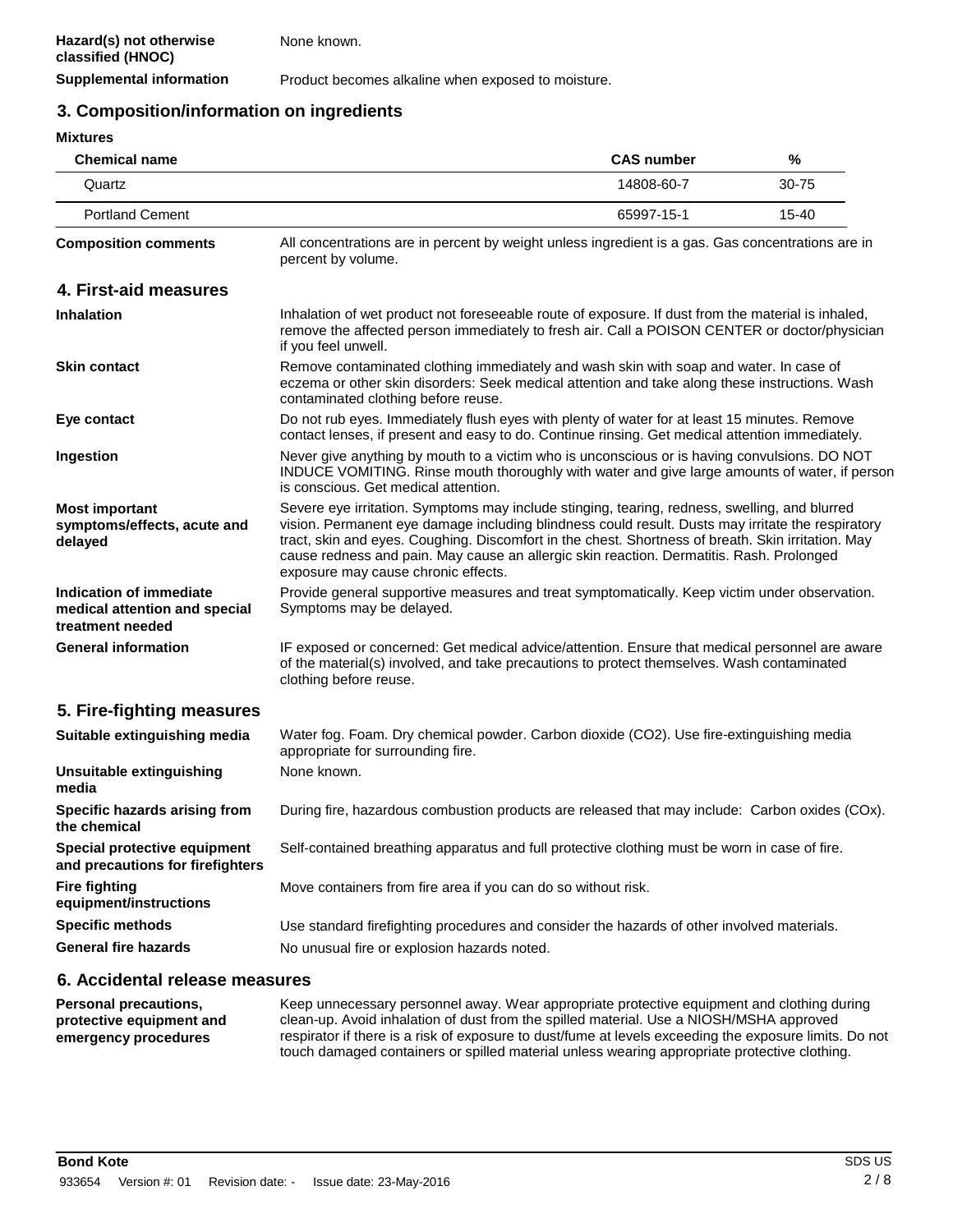| Methods and materials for<br>containment and cleaning up        | Stop the flow of material, if this is without risk. If sweeping of a contaminated area is necessary<br>use a dust suppressant agent which does not react with the product. Prevent entry into waterways,<br>sewer, basements or confined areas. For a dry material spill, use a HEPA (high efficiency particle<br>air) vacuum to collect material and place in a sealable container for disposal. Avoid dust formation.<br>For a wet spill, absorb or cover with dry earth, sand or other non-combustible material and transfer<br>to containers for disposal. Neutralize the spill area. Use materials that can withstand the potentially<br>corrosive nature of this product. Do not get water inside containers. Use materials that can<br>withstand the potentially corrosive nature of this product. Do not get water inside containers.<br>Following product recovery, flush area with water. |
|-----------------------------------------------------------------|-----------------------------------------------------------------------------------------------------------------------------------------------------------------------------------------------------------------------------------------------------------------------------------------------------------------------------------------------------------------------------------------------------------------------------------------------------------------------------------------------------------------------------------------------------------------------------------------------------------------------------------------------------------------------------------------------------------------------------------------------------------------------------------------------------------------------------------------------------------------------------------------------------|
| <b>Environmental precautions</b>                                | Prevent further leakage or spillage if safe to do so.                                                                                                                                                                                                                                                                                                                                                                                                                                                                                                                                                                                                                                                                                                                                                                                                                                               |
| 7. Handling and storage                                         |                                                                                                                                                                                                                                                                                                                                                                                                                                                                                                                                                                                                                                                                                                                                                                                                                                                                                                     |
| Precautions for safe handling                                   | Obtain special instructions before use. Do not handle until all safety precautions have been read<br>and understood. Minimize dust generation and accumulation. Provide appropriate exhaust<br>ventilation at places where dust is formed. Static electricity and formation of sparks must be<br>prevented. Do not breathe dust. Do not get this material in contact with eyes. Avoid contact with<br>eyes, skin, and clothing. Avoid prolonged exposure. Should be handled in closed systems, if<br>possible. Wear appropriate personal protective equipment. Observe good industrial hygiene<br>practices.                                                                                                                                                                                                                                                                                        |
| Conditions for safe storage,<br>including any incompatibilities | Store locked up. Store in original tightly closed container. Store in a well-ventilated place. Store<br>away from incompatible materials (see Section 10 of the SDS).                                                                                                                                                                                                                                                                                                                                                                                                                                                                                                                                                                                                                                                                                                                               |

# **8. Exposure controls/personal protection**

### **Occupational exposure limits**

### **US. OSHA Table Z-1 Limits for Air Contaminants (29 CFR 1910.1000)**

| <b>Components</b>                           | <b>Type</b>                                                                                                                                                                                                                                                                                                                                                                                                                                                                                                                                                                                                                                                                                            | Value              | Form                 |
|---------------------------------------------|--------------------------------------------------------------------------------------------------------------------------------------------------------------------------------------------------------------------------------------------------------------------------------------------------------------------------------------------------------------------------------------------------------------------------------------------------------------------------------------------------------------------------------------------------------------------------------------------------------------------------------------------------------------------------------------------------------|--------------------|----------------------|
| <b>Portland Cement (CAS</b><br>65997-15-1)  | PEL                                                                                                                                                                                                                                                                                                                                                                                                                                                                                                                                                                                                                                                                                                    | $5$ mg/m $3$       | Respirable fraction. |
|                                             |                                                                                                                                                                                                                                                                                                                                                                                                                                                                                                                                                                                                                                                                                                        | 15 mg/m3           | Total dust.          |
| US. OSHA Table Z-3 (29 CFR 1910.1000)       |                                                                                                                                                                                                                                                                                                                                                                                                                                                                                                                                                                                                                                                                                                        |                    |                      |
| <b>Components</b>                           | <b>Type</b>                                                                                                                                                                                                                                                                                                                                                                                                                                                                                                                                                                                                                                                                                            | Value              | <b>Form</b>          |
| Portland Cement (CAS<br>65997-15-1)         | <b>TWA</b>                                                                                                                                                                                                                                                                                                                                                                                                                                                                                                                                                                                                                                                                                             | 50 mppcf           |                      |
| Quartz (CAS 14808-60-7)                     | <b>TWA</b>                                                                                                                                                                                                                                                                                                                                                                                                                                                                                                                                                                                                                                                                                             | $0.3$ mg/m $3$     | Total dust.          |
|                                             |                                                                                                                                                                                                                                                                                                                                                                                                                                                                                                                                                                                                                                                                                                        | $0.1$ mg/m $3$     | Respirable.          |
|                                             |                                                                                                                                                                                                                                                                                                                                                                                                                                                                                                                                                                                                                                                                                                        | 2.4 mppcf          | Respirable.          |
| <b>US. ACGIH Threshold Limit Values</b>     |                                                                                                                                                                                                                                                                                                                                                                                                                                                                                                                                                                                                                                                                                                        |                    |                      |
| <b>Components</b>                           | <b>Type</b>                                                                                                                                                                                                                                                                                                                                                                                                                                                                                                                                                                                                                                                                                            | Value              | <b>Form</b>          |
| <b>Portland Cement (CAS</b><br>65997-15-1)  | <b>TWA</b>                                                                                                                                                                                                                                                                                                                                                                                                                                                                                                                                                                                                                                                                                             | 1 $mg/m3$          | Respirable fraction. |
| Quartz (CAS 14808-60-7)                     | <b>TWA</b>                                                                                                                                                                                                                                                                                                                                                                                                                                                                                                                                                                                                                                                                                             | $0.025$ mg/m $3$   | Respirable fraction. |
| US. NIOSH: Pocket Guide to Chemical Hazards |                                                                                                                                                                                                                                                                                                                                                                                                                                                                                                                                                                                                                                                                                                        |                    |                      |
| <b>Components</b>                           | <b>Type</b>                                                                                                                                                                                                                                                                                                                                                                                                                                                                                                                                                                                                                                                                                            | Value              | Form                 |
| Portland Cement (CAS<br>65997-15-1)         | <b>TWA</b>                                                                                                                                                                                                                                                                                                                                                                                                                                                                                                                                                                                                                                                                                             | $5 \text{ mg/m}$ 3 | Respirable.          |
|                                             |                                                                                                                                                                                                                                                                                                                                                                                                                                                                                                                                                                                                                                                                                                        | $10$ mg/m $3$      | Total                |
| Quartz (CAS 14808-60-7)                     | <b>TWA</b>                                                                                                                                                                                                                                                                                                                                                                                                                                                                                                                                                                                                                                                                                             | $0.05$ mg/m3       | Respirable dust.     |
| <b>Biological limit values</b>              | No biological exposure limits noted for the ingredient(s).                                                                                                                                                                                                                                                                                                                                                                                                                                                                                                                                                                                                                                             |                    |                      |
| <b>Exposure guidelines</b>                  | Occupational exposure to nuisance dust (total and respirable) and respirable crystalline silica<br>should be monitored and controlled.                                                                                                                                                                                                                                                                                                                                                                                                                                                                                                                                                                 |                    |                      |
| Appropriate engineering<br>controls         | Use process enclosures, local exhaust ventilation, or other engineering controls to control airborne<br>levels below recommended exposure limits. Ventilation should be sufficient to effectively remove<br>and prevent buildup of any dusts or fumes that may be generated during handling or thermal<br>processing. If engineering measures are not sufficient to maintain concentrations of dust<br>particulates below the Occupational Exposure Limit (OEL), suitable respiratory protection must be<br>worn. If material is ground, cut, or used in any operation which may generate dusts, use<br>appropriate local exhaust ventilation to keep exposures below the recommended exposure limits. |                    |                      |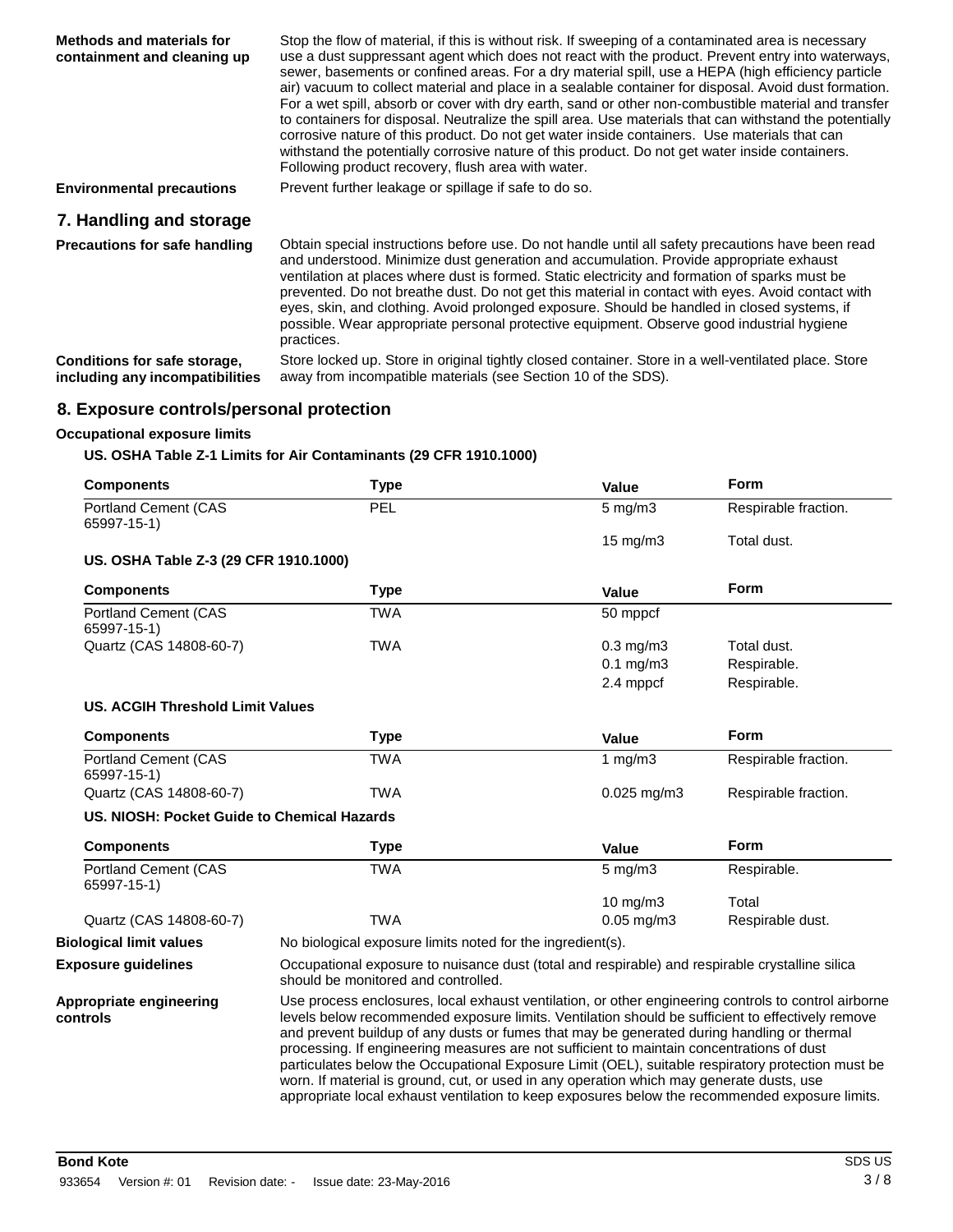# **Individual protection measures, such as personal protective equipment**

|                                   | iliulviuudi protectioli liigasules, suoli as persollai protective equiplilelli.                                                                                                                                                                                                                                                                                                                                                                                                                                                         |
|-----------------------------------|-----------------------------------------------------------------------------------------------------------------------------------------------------------------------------------------------------------------------------------------------------------------------------------------------------------------------------------------------------------------------------------------------------------------------------------------------------------------------------------------------------------------------------------------|
| Eye/face protection               | In situations where there is potential splash or puff exposure of cement products, wear safety<br>glasses with side shields or goggles. In extremely dusty or unpredictable environments wear<br>unvented or indirectly vented goggles. Contact lenses should not be worn when working with<br>cement or cement products.                                                                                                                                                                                                               |
| <b>Skin protection</b>            |                                                                                                                                                                                                                                                                                                                                                                                                                                                                                                                                         |
| <b>Hand protection</b>            | Wear protective gloves.                                                                                                                                                                                                                                                                                                                                                                                                                                                                                                                 |
| <b>Skin protection</b>            |                                                                                                                                                                                                                                                                                                                                                                                                                                                                                                                                         |
| <b>Other</b>                      | Prevention is essential to avoiding potentially severe skin injury. Avoid contact with unhardened<br>wet Portland cement products. If contact occurs, promptly wash affected area with soap and water.<br>Where prolonged exposure to unhardened Portland cement products might occur, wear<br>impervious clothing and gloves to prevent skin contact. Wear sturdy boots that are impervious to<br>water and eliminate foot and ankle exposure. Do not rely on barrier crèmes; barrier crèmes should<br>not be used in place of gloves. |
| <b>Respiratory protection</b>     | Avoid tasks which cause dust to become airborne. Use local or general ventilation to control<br>exposure below applicable exposure limits. Use NIOSH/MSHA approved (30 CFR 11) or NIOSH<br>approved (42 CFR 84) respirators in poorly ventilated areas, or if an applicable exposure limit is<br>exceeded, or when dust causes discomfort or irritation.                                                                                                                                                                                |
| <b>Thermal hazards</b>            | Not available.                                                                                                                                                                                                                                                                                                                                                                                                                                                                                                                          |
| General hygiene<br>considerations | Periodically wash affected areas contacted by dry or wet cement products with a pH neutral soap.<br>When using, do not eat, drink, or smoke. Wash again at the end of work. If clothing becomes<br>saturated with wet cement products, it should be removed and replace with clean dry clothing.                                                                                                                                                                                                                                        |

# **9. Physical and chemical properties**

## **Appearance**

| <b>Physical state</b>                             | Solid.                          |
|---------------------------------------------------|---------------------------------|
| Form                                              | Powder, Coarse Textured Powder. |
| Color                                             | Gray/white.                     |
| Odor                                              | Odorless.                       |
| <b>Odor threshold</b>                             | Not available.                  |
| рH                                                | Not available.                  |
| <b>Melting point/freezing point</b>               | Not available.                  |
| Initial boiling point and boiling<br>range        | Not available.                  |
| <b>Flash point</b>                                | Not available.                  |
| <b>Evaporation rate</b>                           | Not available.                  |
| <b>Flammability (solid, gas)</b>                  | Not available.                  |
| Upper/lower flammability or explosive limits      |                                 |
| <b>Flammability limit - lower</b><br>(%)          | Not available.                  |
| <b>Flammability limit - upper</b><br>(%)          | Not available.                  |
| Explosive limit - lower (%)                       | Not available.                  |
| Explosive limit - upper (%)                       | Not available.                  |
| Vapor pressure                                    | Not available.                  |
| <b>Vapor density</b>                              | Not available.                  |
| <b>Relative density</b>                           | 2.5                             |
| Solubility(ies)                                   |                                 |
| Solubility (water)                                | Miscible.                       |
| <b>Partition coefficient</b><br>(n-octanol/water) | Not available.                  |
| <b>Auto-ignition temperature</b>                  | Not available.                  |
| <b>Decomposition temperature</b>                  | Not available.                  |
| <b>Viscosity</b>                                  | Not available.                  |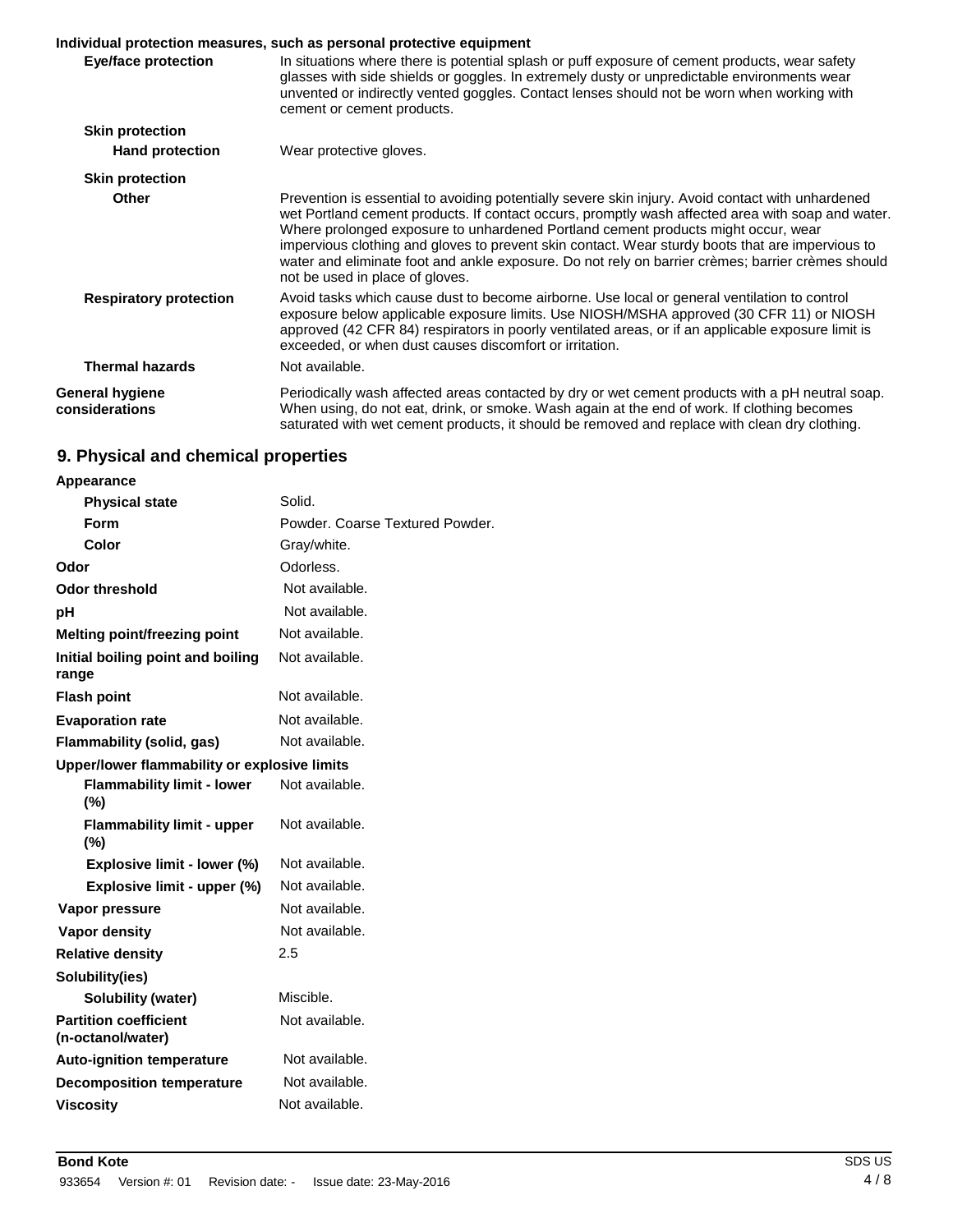**Other information** 

| <b>Explosive properties</b> | Not explosive. |
|-----------------------------|----------------|
| <b>Oxidizing properties</b> | Not oxidizing. |

## **10. Stability and reactivity**

| <b>Reactivity Chemical</b>                 | The product is stable and non-reactive under normal conditions of use, storage and transport. |
|--------------------------------------------|-----------------------------------------------------------------------------------------------|
| stability Possibility of                   | Material is stable under normal conditions.                                                   |
| hazardous<br>reactions                     | No dangerous reaction known under conditions of normal use.                                   |
| <b>Conditions to avoid</b>                 | Contact with incompatible materials. Moisture.                                                |
| Incompatible materials                     | Powerful oxidizers. Chlorine. Mineral acid.                                                   |
| <b>Hazardous decomposition</b><br>products | No hazardous decomposition products are known.                                                |

### **11. Toxicological information**

#### **Information on likely routes of exposure**

| <b>Inhalation</b>                                                                  | Dust may irritate respiratory system. Contact with moist mucous membranes of the respiratory<br>system can cause a caustic condition resulting in burns. May cause damage to organs through<br>prolonged or repeated exposure by inhalation.                                                                                                                                               |  |
|------------------------------------------------------------------------------------|--------------------------------------------------------------------------------------------------------------------------------------------------------------------------------------------------------------------------------------------------------------------------------------------------------------------------------------------------------------------------------------------|--|
| <b>Skin contact</b>                                                                | Causes skin irritation. May cause an allergic skin reaction. Prolonged contact with wet<br>cement/mixture may cause burns.                                                                                                                                                                                                                                                                 |  |
| Eye contact                                                                        | Causes serious eye damage. Prolonged contact with wet cement/mixture may cause burns.                                                                                                                                                                                                                                                                                                      |  |
| Ingestion                                                                          | Irritating. May cause nausea, stomach pain and vomiting. Expected to be a low ingestion hazard.                                                                                                                                                                                                                                                                                            |  |
| Symptoms related to the<br>physical, chemical and<br>toxicological characteristics | Severe eye irritation. Symptoms may include stinging, tearing, redness, swelling, and blurred<br>vision. Permanent eye damage including blindness could result. Dusts may irritate the respiratory<br>tract, skin and eyes. Coughing. Discomfort in the chest. Shortness of breath. Skin irritation. May<br>cause redness and pain. May cause an allergic skin reaction. Dermatitis. Rash. |  |
| Information on toxicological effects                                               |                                                                                                                                                                                                                                                                                                                                                                                            |  |
| <b>Acute toxicity</b>                                                              | May cause respiratory irritation. May cause an allergic skin reaction.                                                                                                                                                                                                                                                                                                                     |  |

| .                                           |                               |
|---------------------------------------------|-------------------------------|
| <b>Skin corrosion/irritation</b>            | Causes skin irritation.       |
| Serious eye damage/eye<br><i>irritation</i> | Causes serious eye damage.    |
| Respiratory or skin sensitization           |                               |
| <b>Respiratory sensitization</b>            | Not a respiratory sensitizer. |

| <b>RESPITATOLY SUISITEATION</b> | <b>TVOL &amp; TUSPITATOLY SUITSITIZUI.</b>                                                                          |
|---------------------------------|---------------------------------------------------------------------------------------------------------------------|
| <b>Skin sensitization</b>       | May cause an allergic skin reaction.                                                                                |
| Germ cell mutagenicity          | No data available to indicate product or any components present at greater than 0.1% are<br>mutagenic or genotoxic. |

**Carcinogenicity** May cause cancer by inhalation. This product has the potential for generation of respirable dust during handling and use. Dust may contain respirable crystalline silica. Crystalline silica (inhaled in the form of cristobalite or quartz) has been classified by IARC, NTP and ACGIH as a known human carcinogen and suspected human carcinogen respectively. Overexposure to dust may result in pneumocononiosis, a respiratory disease caused by inhalation of mineral dust, which can lead to fibrotic changes to the lung tissue, or silicosis, a respiratory disease caused by inhalation of silica dust, which can lead to inflammation and fibrosis of the lung tissue. Occupational exposure to respirable dust and respirable crystalline silica should be monitored and controlled. May cause delayed lung injury.

### **IARC Monographs. Overall Evaluation of Carcinogenicity**

| Quartz (CAS 14808-60-7)<br><b>NTP Report on Carcinogens</b>  | 1 Carcinogenic to humans.                                                                       |
|--------------------------------------------------------------|-------------------------------------------------------------------------------------------------|
| Quartz (CAS 14808-60-7)                                      | Known To Be Human Carcinogen.<br>OSHA Specifically Regulated Substances (29 CFR 1910.1001-1050) |
| Not regulated.                                               |                                                                                                 |
| <b>Reproductive toxicity</b>                                 | This product is not expected to cause reproductive or developmental effects.                    |
| <b>Specific target organ toxicity -</b><br>single exposure   | May cause respiratory irritation.                                                               |
| <b>Specific target organ toxicity -</b><br>repeated exposure | May cause damage to organs (Lung) through prolonged or repeated exposure.                       |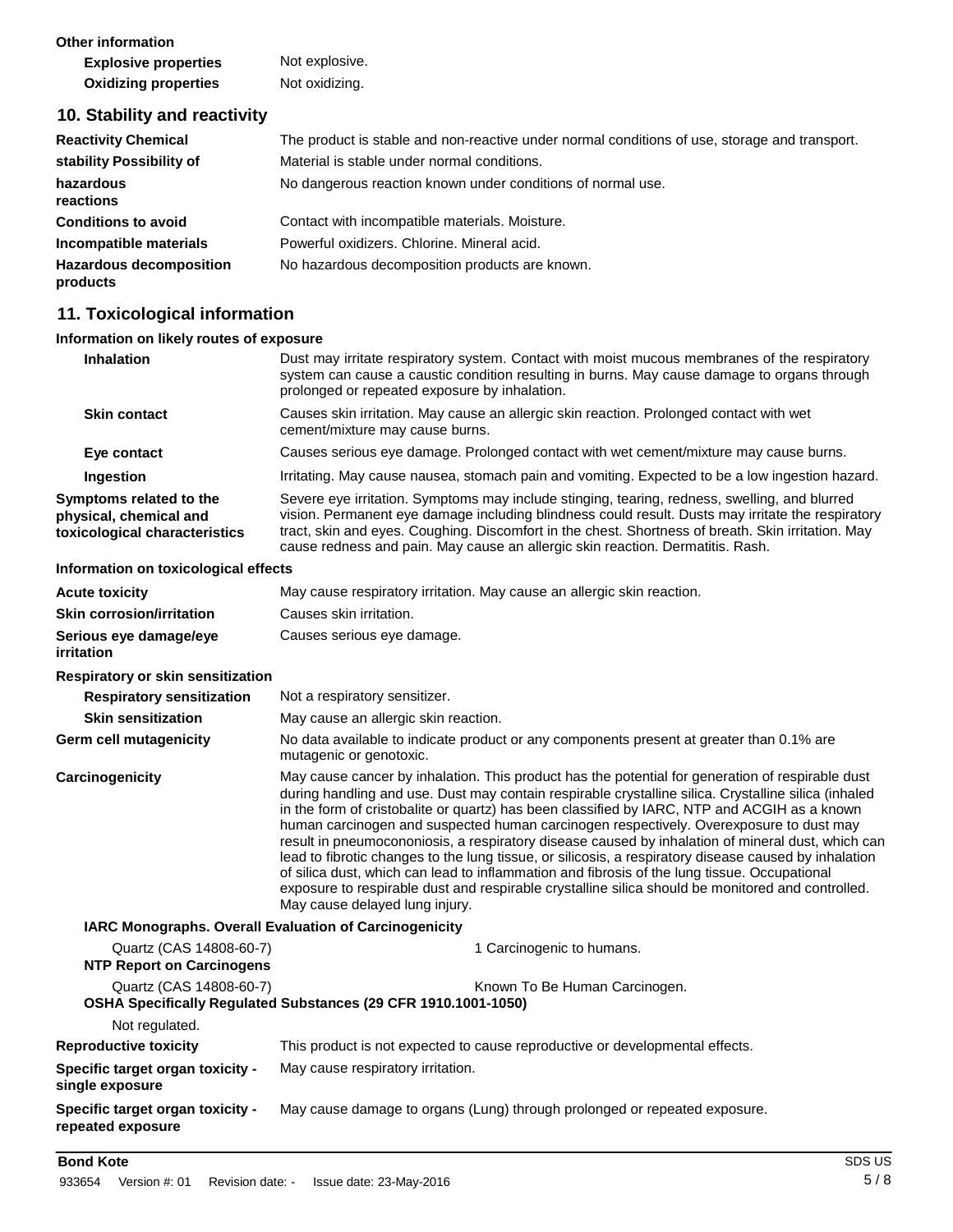| <b>Aspiration hazard</b> | Not an aspiration hazard.                                                                   |
|--------------------------|---------------------------------------------------------------------------------------------|
| <b>Chronic effects</b>   | May cause damage to organs through prolonged or repeated exposure. Prolonged inhalation may |
|                          | be harmful. Prolonged exposure may cause chronic effects.                                   |

## **12. Ecological information**

| <b>Ecotoxicity</b>               | The product is not classified as environmentally hazardous. However, this does not exclude the<br>possibility that large or frequent spills can have a harmful or damaging effect on the environment. |  |
|----------------------------------|-------------------------------------------------------------------------------------------------------------------------------------------------------------------------------------------------------|--|
| Persistence and degradability    | No data is available on the degradability of this product.                                                                                                                                            |  |
| <b>Bioaccumulative potential</b> | No data available.                                                                                                                                                                                    |  |
| Mobility in soil                 | No data available.                                                                                                                                                                                    |  |
| Other adverse effects            | None known.                                                                                                                                                                                           |  |

# **13. Disposal considerations**

| <b>Disposal instructions</b>             | Collect and reclaim or dispose in sealed containers at licensed waste disposal site. Dispose of<br>contents/container in accordance with local/regional/national/international regulations.                            |
|------------------------------------------|------------------------------------------------------------------------------------------------------------------------------------------------------------------------------------------------------------------------|
| Local disposal regulations               | Dispose in accordance with all applicable regulations.                                                                                                                                                                 |
| Hazardous waste code                     | The waste code should be assigned in discussion between the user, the producer and the waste<br>disposal company.                                                                                                      |
| Waste from residues / unused<br>products | Dispose of in accordance with local regulations. Empty containers or liners may retain some<br>product residues. This material and its container must be disposed of in a safe manner (see:<br>Disposal instructions). |
| Contaminated packaging                   | Since emptied containers may retain product residue, follow label warnings even after container is<br>emptied. Empty containers should be taken to an approved waste handling site for recycling or<br>disposal.       |

# **14. Transport information**

#### **DOT**

Not regulated as dangerous goods.

#### **IATA**

Not regulated as dangerous goods.

#### **IMDG**

Not regulated as dangerous goods.

**Transport in bulk according to**  Not applicable. **Annex II of MARPOL 73/78 and the IBC Code**

### **15. Regulatory information**

**US federal regulations**

This product is a "Hazardous Chemical" as defined by the OSHA Hazard Communication Standard, 29 CFR 1910.1200.

#### **TSCA Section 12(b) Export Notification (40 CFR 707, Subpt. D)**

Not regulated.

#### **OSHA Specifically Regulated Substances (29 CFR 1910.1001-1050)**

Not regulated.

**CERCLA Hazardous Substance List (40 CFR 302.4)**

Not listed.

### **Superfund Amendments and Reauthorization Act of 1986 (SARA)**

**Hazard categories** Immediate Hazard - Yes Delayed Hazard - Yes Fire Hazard - No Pressure Hazard - No Reactivity Hazard - No

#### **SARA 302 Extremely hazardous substance**

Not listed.

**SARA 311/312 Hazardous chemical** Yes

#### **SARA 313 (TRI reporting)** Not regulated.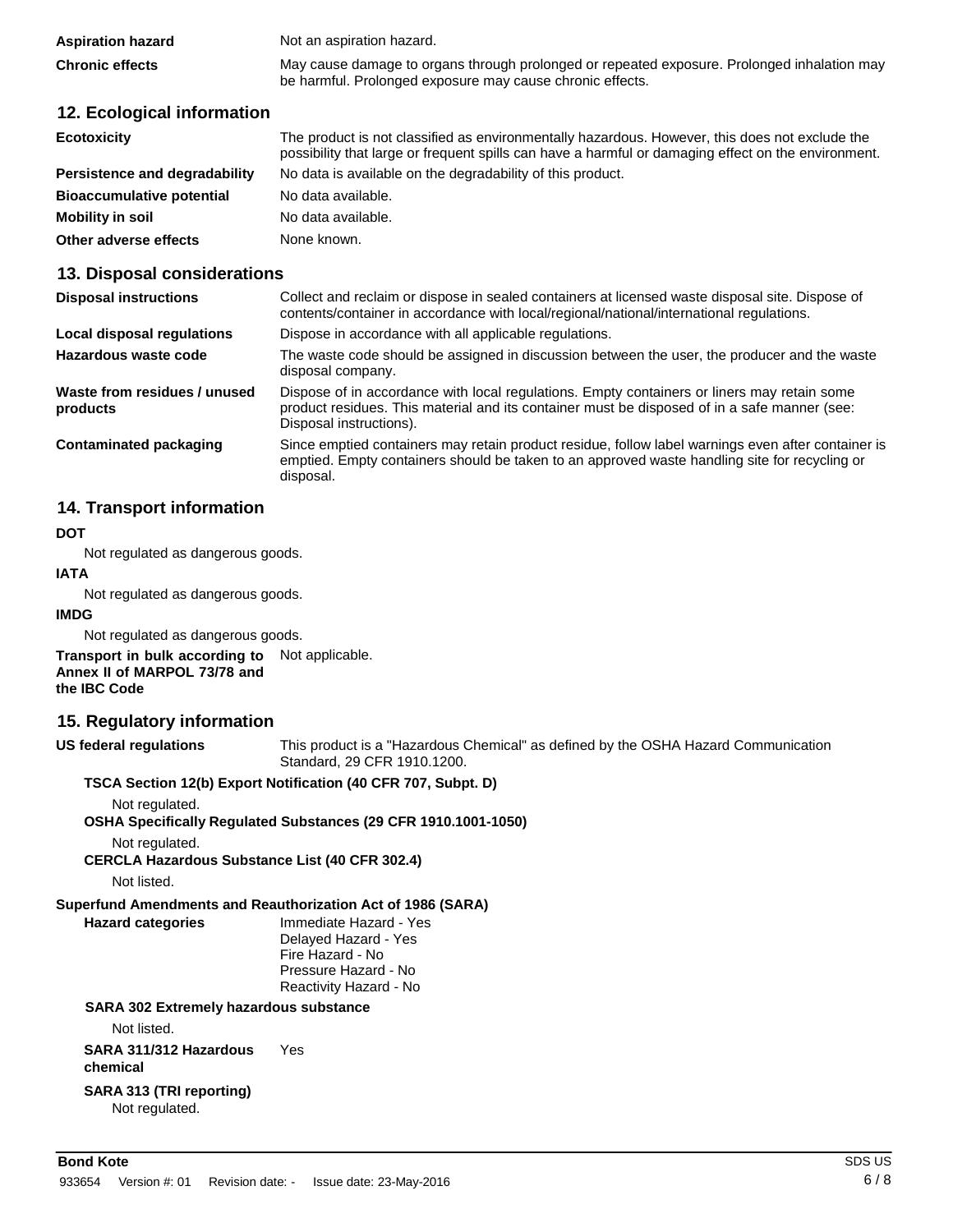#### **Other federal regulations Clean Air Act (CAA) Section 112 Hazardous Air Pollutants (HAPs) List** Not regulated. **Clean Air Act (CAA) Section 112(r) Accidental Release Prevention (40 CFR 68.130)** Not regulated. **Safe Drinking Water Act (SDWA) US state regulations** Not regulated. **US. Massachusetts RTK - Substance List** Portland Cement (CAS 65997-15-1) Quartz (CAS 14808-60-7) **US. New Jersey Worker and Community Right-to-Know Act** Portland Cement (CAS 65997-15-1) Quartz (CAS 14808-60-7) **US. Pennsylvania Worker and Community Right-to-Know Law** Portland Cement (CAS 65997-15-1) Quartz (CAS 14808-60-7) **US. Rhode Island RTK** Not regulated. **US. California Proposition 65** WARNING: This product contains a chemical known to the State of California to cause cancer. **US - California Proposition 65 - Carcinogens & Reproductive Toxicity (CRT): Listed substance** Quartz (CAS 14808-60-7) **International Inventories Country(s) or region Inventory name On inventory (yes/no)\*** Australia Canada Canada China Australian Inventory of Chemical Substances (AICS) Yes Domestic Substances List (DSL) Yes Non-Domestic Substances List (NDSL) Non-Inventory of Existing Chemical Substances in China (IECSC) Nessert China (IECSC)

| Philippines                                                                                                                                                                                                                                                            | Philippine Inventory of Chemicals and Chemical Substances<br>(PICCS) | No  |  |
|------------------------------------------------------------------------------------------------------------------------------------------------------------------------------------------------------------------------------------------------------------------------|----------------------------------------------------------------------|-----|--|
| United States & Puerto Rico                                                                                                                                                                                                                                            | Toxic Substances Control Act (TSCA) Inventory                        | Yes |  |
| *A "Yes" indicates this product complies with the inventory requirements administered by the governing country(s).<br>A "No" indicates that one or more components of the product are not listed or exempt from listing on the inventory administered by the governing |                                                                      |     |  |

European List of Notified Chemical Substances (ELINCS) No Inventory of Existing and New Chemical Substances (ENCS) No Existing Chemicals List (ECL) Yes New Zealand Inventory **Yes** and the *New Zealand Inventory* **Yes** and the *New Zealand Inventory* **Yes** and the *Yes* and the *Yes* and the *Yes* and the *Yes* and the *Yes* and the *Yes* and the *Yes* and the *Yes* and th

country(s). **16. Other information, including date of preparation or last revision**

Europe **European Inventory of Existing Commercial Chemical** Substances (EINECS)

|                      | <b>10. Other implifiation, including date of pro</b> |
|----------------------|------------------------------------------------------|
| <b>Issue date</b>    | 23-May-2016                                          |
| <b>Revision date</b> |                                                      |
| <b>Version</b> #     | 01                                                   |
| <b>HMIS® ratings</b> | Health: 3*<br>Flammability: 0<br>Physical hazard: 0  |
| <b>NFPA ratings</b>  | 0                                                    |

Europe Japan Korea New Zealand Yes